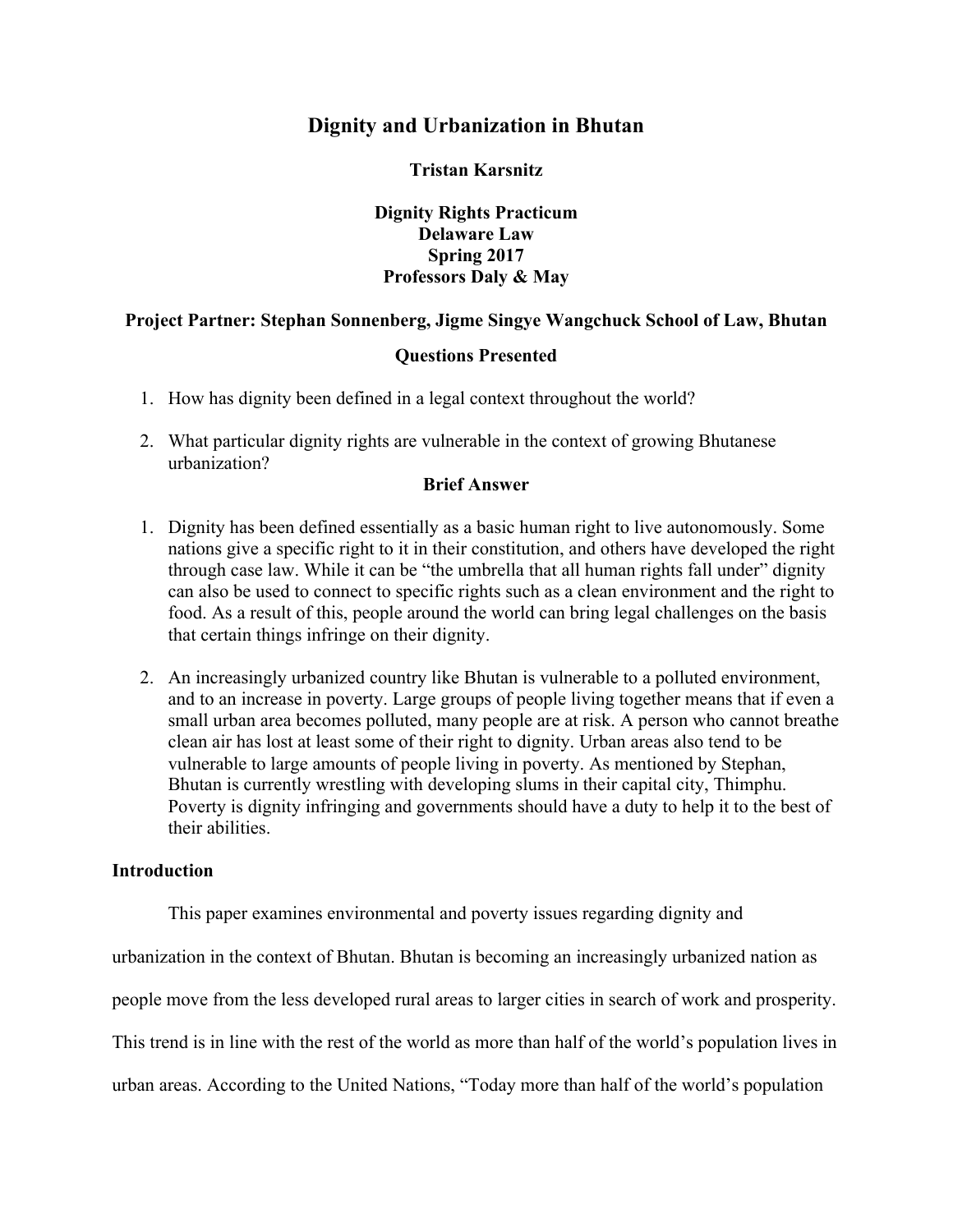lives in urban areas, and by 2030 this is expected to rise to 60 percent. In the same period 90 percent of the world's population growth will take place in cities, particularly in Africa and Asia."1 Bhutan is an Asian country that has seen rapid urbanization over the past decade and will likely see more as the country develops. With that increase in urbanization, it is helpful to understand how urbanization can result in the deterioration of human dignity. Some of these pitfalls include harming the urban environment along with developing slums that tend to emerge as urban areas get larger.

First, this paper will attempt to define dignity as an emerging legalized right throughout the world. Dignity has its roots in philosophy, although there has been a recent trend of courts around the world that have recognized dignity as a basic human right. Nations like Columbia have attempted to constitutionalize dignity. Recently, the United States Supreme Court noted the importance of dignity in *Obergefell v. Hodges<sup>2</sup>*, which held that denial of same sex marriage violated human dignity. Because dignity is an emerging human right, investigating how courts have defined the term will be useful in the context of Bhutan.

After examining the legal definition of dignity in a broad sense, this paper will then assess what dignity means in the context of urbanization. The main points of reference will be four statements regarding urbanization and human rights by the United Nations Office of the High Commissioner. Those points were made in the face of the Habitat III conference which aimed to promote human rights in the context of urbanizing areas. Those areas of focus are:

- **The free, active and meaningful participation of all inhabitants.**
- **That duty-bearers are accountable for respecting and promoting the rights of all inhabitants.**

 <sup>1</sup> http://www.ohchr.org/EN/Issues/Urbanization/Pages/UrbanizationHRIndex.aspx

 $2$  135 S. Ct. 2584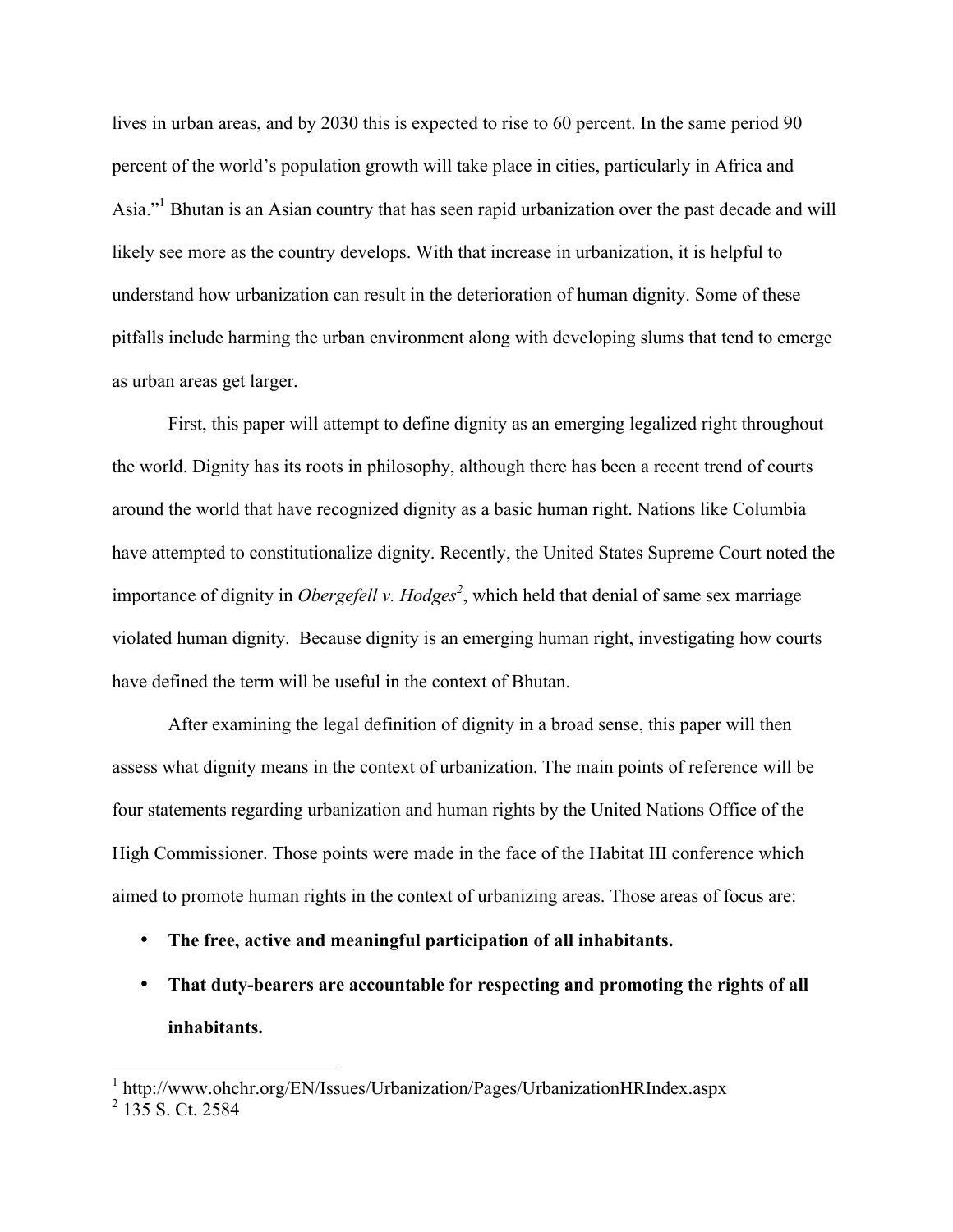- **That the root causes of violations of the principles of non-discrimination and equality are addressed.**
- **That all urban development activities embrace strategies for the political, social and economic empowerment of people.**

In order to successfully promote dignity in the context of urbanization, Bhutan must keep these values in mind and address them when violations occur. This paper will explore dignity through the filter of these four points of focus.

Next, this paper will explore one of the main issues that threaten dignity throughout the world, and in particular within the context of urbanized societies, the environment. Climate change will affect everyone on the planet but has the ability to affect urbanized societies at an even greater rate. As we become more and more conscious of the harmful environmental effects caused by fossil fuels, we must be aware of these effects on the dignity of city residents. It is difficult for a person to fully realize their dignity when the air they breathe is toxic or when children cannot play in particular city areas because of hurtful toxins created by companies. There is a recent trend among domestic courts that recognize that a harmful environment is harmful to human rights and dignity. For example, in *Gbemre v Shell Petroleum Development Company Nigeria*, the Nigerian high court recognized that adverse environmental affects created by Shell Petroleum infringed on a constitutional right to dignity.<sup>3</sup> Looking at how international courts dealt with environmental harms infringing on the right to dignity could be useful as Bhutan attempts to develop their urban areas. Urban areas tend to be vulnerable to environmental infringements because of the high concentration of businesses and people.

<sup>&</sup>lt;sup>3</sup> Gbemre v. Shell Petroleum Dev. Co. Nigeria Ltd., (2005) EHC/B/CS/53/05 FHCNLR (Nigeria)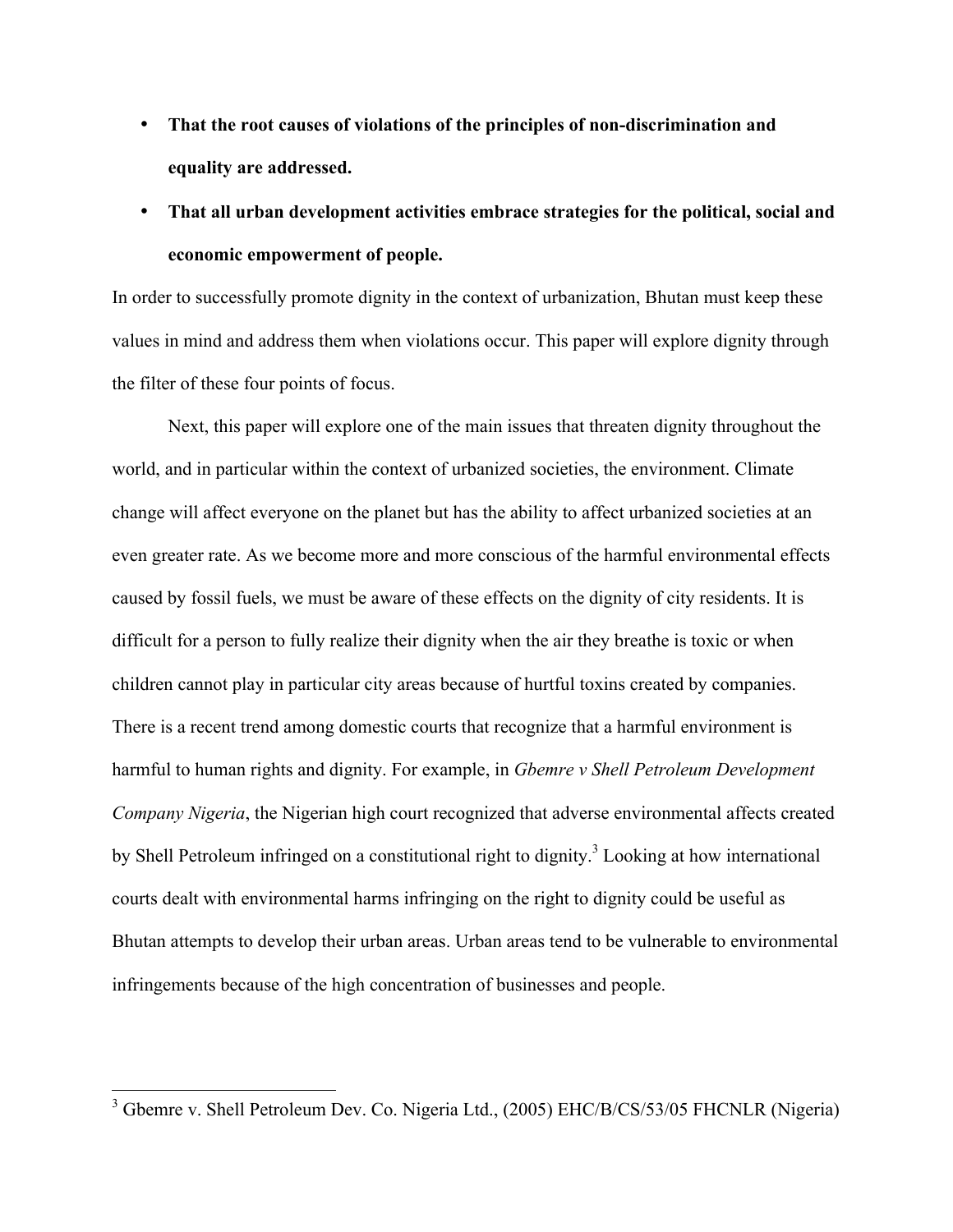Next, this paper will look into another dignity infringing issue that is common in urbanized areas, poverty. The paper will argue that increased urbanization in Bhutan could lead to an increase in poverty which is dignity infringing. I will look at how courts, specifically the Supreme Court of India, have wrestled with the relationship between poverty and dignity. India has a right to dignity and Indian case law has held the government legally responsible for not feeding its citizens in certain scenarios. As Bhutan gains wealth, cities will grow, but the threat of poverty can also grow within those cities. The government of Bhutan must be conscious of growing poverty in urban areas and work to provide solutions. One solution could be through dignity as a legally enforceable right.

Finally, this paper will apply these lessons regarding urbanization in the context of Bhutan. Bhutan is in a unique situation because it has been relatively secluded from the rest of the world until recently. Bhutan should aim to have modern solutions to dignity infringements while keeping its unique identity that has lasted for over a thousand years. Looking at how the courts of other nations have dealt with the idea of dignity in an urban environment is helpful, but the unique nature of Bhutan means their solutions may be substantially different to other nations.

#### **I. Defining Dignity in a Legal Context**

As mentioned before, the term "dignity" has its roots in philosophical arguments and is currently being codified as a legal human right, in line with the terms life, liberty, and the pursuit of happiness. The term can be a little tricky to properly define and history suggests that it is open to multipleinterpretations. Because of the historical ambiguity, examining how various domestic courts have defined the term can give the meaning of dignity a proper context.

Dignity is mentioned in the preamble to the Charter of the United Nations (1945) which states, "We the people of the United Nations Determined…to reaffirm faith in fundamental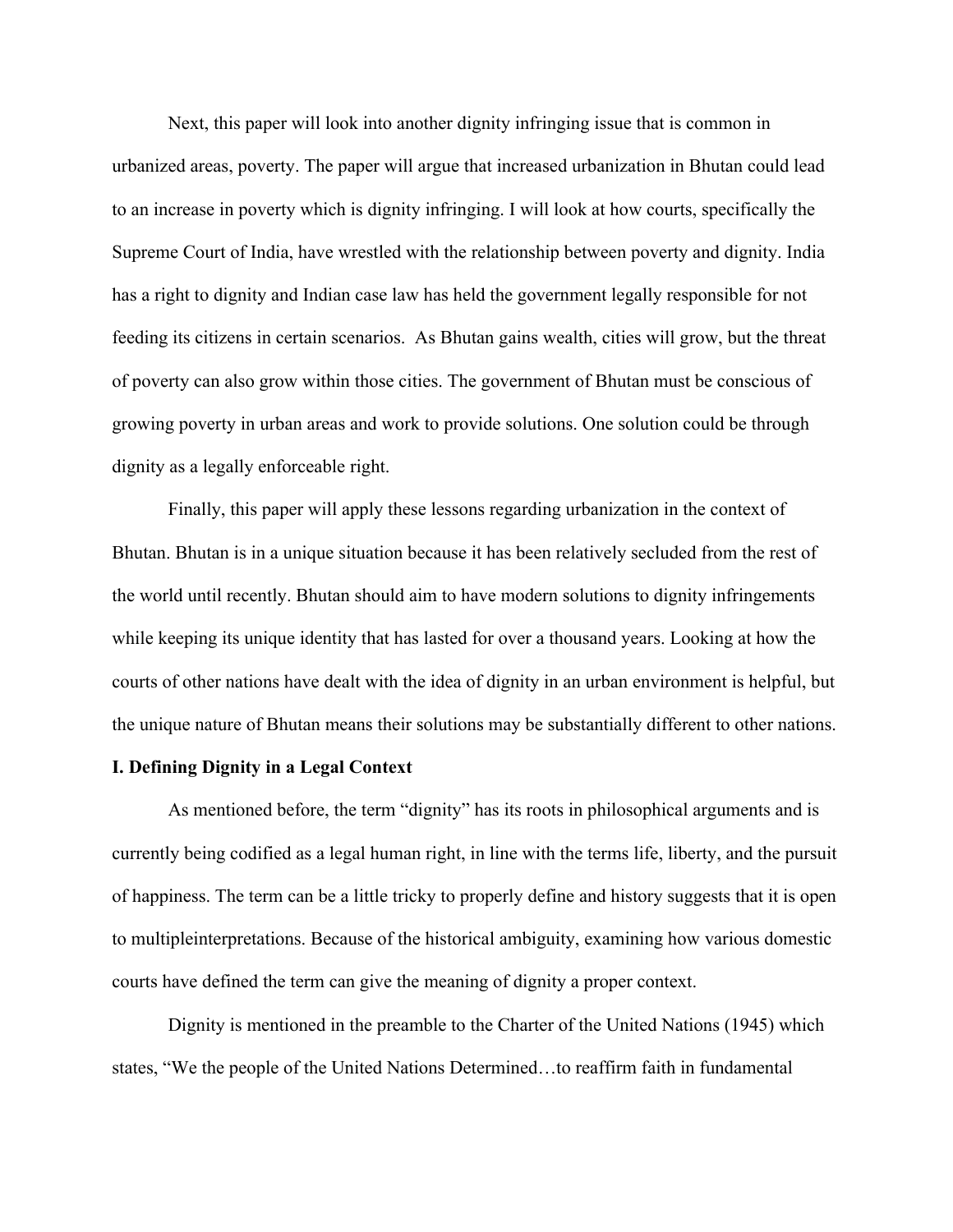human rights, in the *dignity* and worth of the human person, in the equal rights of men and women and of nations large and small<sup>4</sup>" (emphasis added). Before it was mentioned in the Charter, dignity in the law was relatively rare outside of being mentioned in a few constitutions. The term dignity has been around for thousands of years and in the last few hundred years has been used as a tool for philosophers. It wasn't until after it was mentioned in the Charter, the Universal Declaration of Human Rights (1948) and the two International Covenants that domestic courts took notice and attempted to make it a codified human right in line with other sought after ideals such as liberty and a person's ability to thrive socially and economically. Fortunately, the prevalence of the idea of dignity in laws and constitutions of international court gives us the means to give true, legal meaning to the word. Countries like Colombia have specifically mentioned dignity in their Constitution while places like the United States and Nigeria have mentioned dignity in cases where certain human rights, like the right to same sex marriage and the right to a clean environment, have been at risk.

#### **II. Defining Dignity in National Constitutions**

The number of countries that included the term "dignity" in their constitutions increased rapidly after World War II. Perhaps it was the tragedies of the two World Wars that influenced the adoption of the term or it could have been influenced from being mentioned in United Nations documents. Either way, over one hundred countries today mention the term dignity in their Constitutions. This clearly shows a global intent to codify dignity as a basic and essential human right.

"The first countries to mention human dignity in their constitutional documents following WWII were Japan, Italy, and West Germany, the defeated coalition known as the axis

 <sup>4</sup> http://www.un.org/en/sections/un-charter/preamble/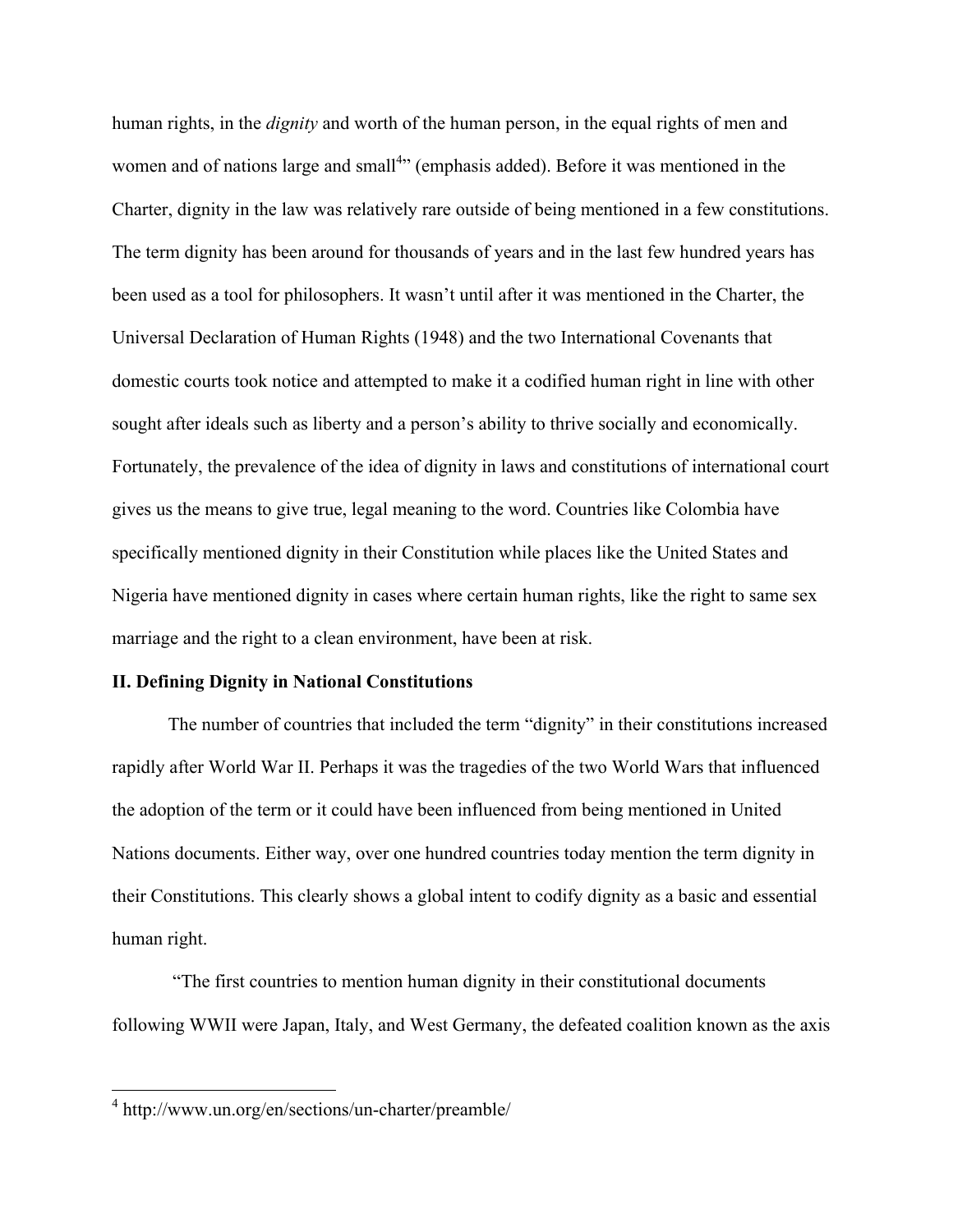powers." <sup>5</sup> Nation states were trying to recognize dignity as a tool to make sure recent tragedies never occurred again. For instance, Article I Section I of the German Basic Law states that, "Human dignity shall be inviolable. To respect and protect it shall be the duty of all state authority." <sup>6</sup> The term "dignity" is only mentioned three times throughout the Basic Law but its position within the document shows how revered the writers of the document considered the term to be. The literal first term after the preamble is "Human Dignity." The title of Article I is "Human dignity-Human Rights-Legally Binding Force of Basic Rights." The rest of this article mentions basic human rights along with peace and justice throughout communities. Dignity is never mentioned after Article I but it is important that the writers decided to put the terms "Human Rights" and "Human dignity" right next to each other. This implies that there is a difference between the two and that dignity is not just the umbrella that all basic human rights fall under. Dignity is something different altogether. Unfortunately, the German Constitution does not mention dignity at any point other than Article I Section I. They put dignity at the very beginning of the document but failed to expand exactly on what it means. It is obviously a major ideal for a developing country but for a more precise definition, it is useful to look to other nations along with judicial case law interpretations of the term.

In a similar way to Germany, the Constitution of South Africa mentions dignity at the very beginning of the document. In its first chapter, entitled "Founding Provisions" the document states that "The Republic of South Africa is one, sovereign, democratic state founded on the following values*: human dignity*, the achievement of quality and the advancement of human

<sup>&</sup>lt;sup>5</sup> Shultziner and Carmi: Human Dignity in National Constitutions: Functions, Promises and Dangers

<sup>&</sup>lt;sup>6</sup> Germany: Basic Law for the Federal Republic of Germany Art I Sec I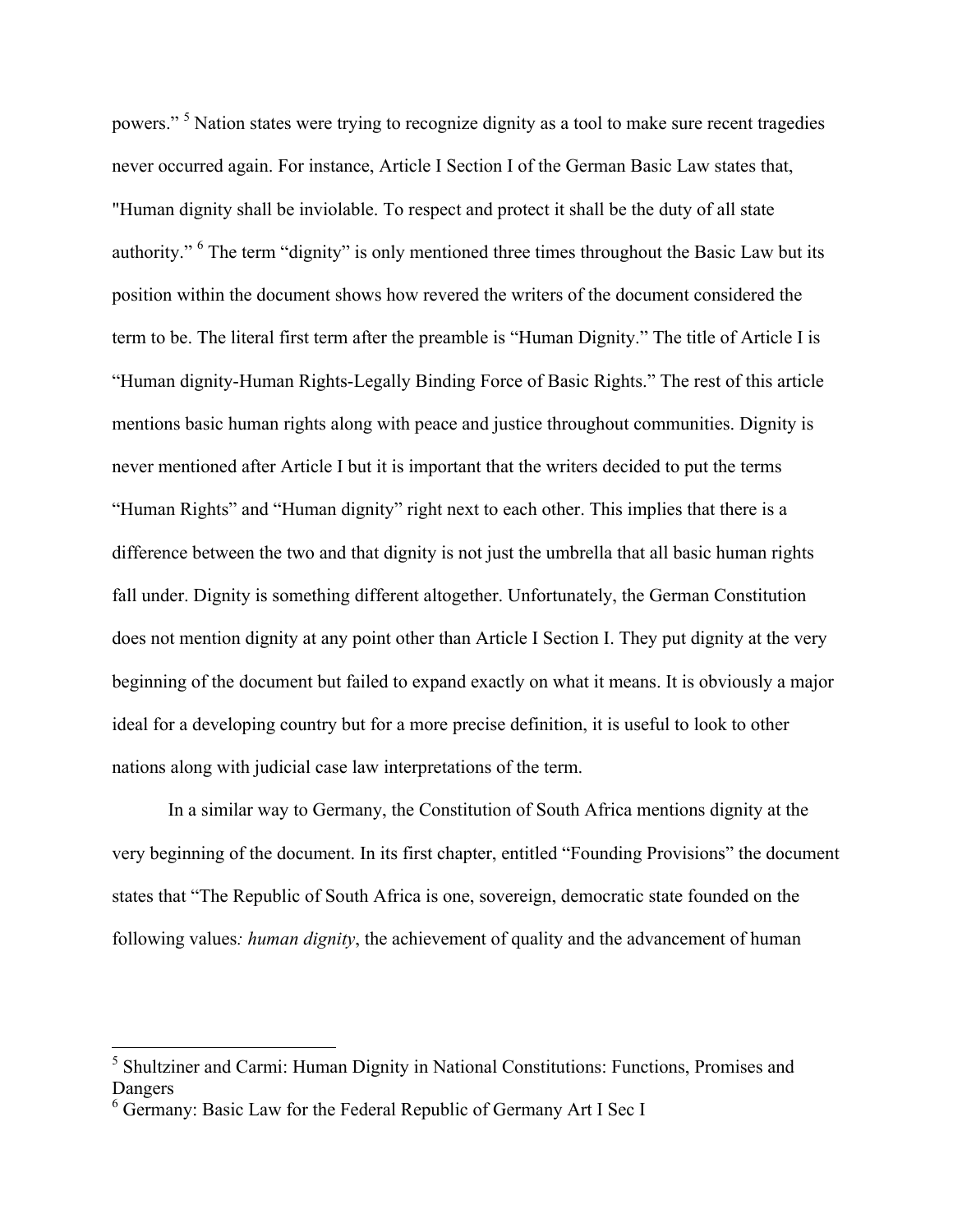rights and freedoms." 7 The writers of the South African Constitution included dignity in a section immediately followed by a section denouncing racism and sexism. This placement gives further proof of the idea of dignity as the umbrella that all human rights fall under. This particular constitution is South Africa's fifth and was adopted in 1996, shortly after apartheid was ended in that nation. Racial equality was at the forefront of concern for writers of this particular document and the fact that they put dignity first shows how strongly they felt about the term.

Other constitutions attempt to give dignity more precise content. They do so by using the term to actually apply it to specific individual rights. Dignity as the umbrella that all human rights fall under is a nice start, but with that definition it is difficult to give the term any type of concrete legal meaning. By connecting dignity with specific rights, such as the right to vote and the right to healthcare, the term becomes much more meaningful in a legal sense.

The Colombian Constitution is similar to many countries in that it mentions dignity right at the beginning of the document. Article I of the document states that "Colombia is a legal social state organized in the form of a unitary republic, decentralized, with the autonomy of its territorial units, democratic, participatory and pluralistic, *based on respect of human dignity*, on the work and solidarity of the individuals who belong to it, and the predominance of the general interest" (emphasis added.)<sup>8</sup> This particular section of the document is very similar to that of Germany and South Africa in that it stays with the theme of using dignity at the beginning of the document before mentioning specific rights. However, the Colombian Constitution differs, in that it goes on to mention dignity several more times in the document, actually connecting the term with specific rights.

 <sup>7</sup> http://www.gov.za/documents/constitution/chapter-1-founding-provisions

<sup>8</sup> http://confinder.richmond.edu/admin/docs/colombia\_const2.pdf, 4.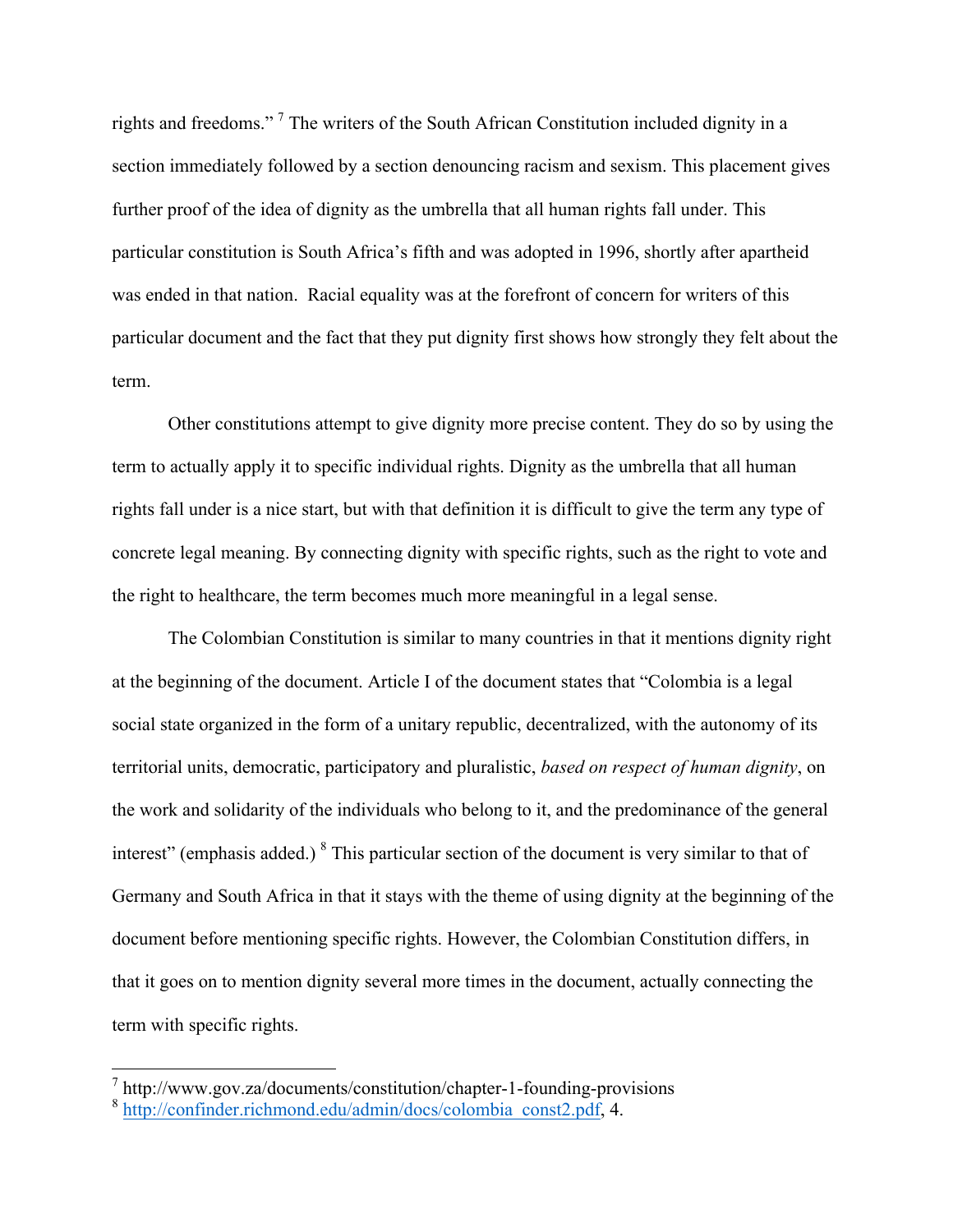The term dignity is mentioned eight different times throughout the Colombian Constitution. Looking into a few of those mentions can shed light on a few issues that Colombians thought were important enough to connect with dignity. Chapter two of the document states that "The state and society guarantee the integral protection of the family. The law may determine the inalienable and unseizable family patrimony. The family's honor, dignity, and intimacy are inviolable."<sup>9</sup> By connecting the protection of the family with dignity, this document goes beyond just using dignity as an umbrella that all rights fall under, thus giving the term a more concrete legal meaning.

Article 51 of the Colombian Constitution gives further examples of issues that relate to dignity. The article states that "All Colombian citizens are entitled to live in dignity. The state will determine the conditions necessary to give effect to this right and will promote plans for public housing, appropriate systems of long-term financing, and community plans for the execution of these housing programs." <sup>10</sup> The article starts with a broad definition of dignity but goes on to mention how being entitled to live in dignity means the right to public housing and long-term financing. Here, the document is expanding on specific rights that make up the more general right to dignity. By defining the term with specific rights, this provides a clearer path for judges to enforce the very broad right to dignity. The document goes on to mention dignity in relation to forming contracts, professionalism in teaching, and the right to diverse and equal cultures.<sup>11</sup> It is crucial to define the right to dignity with specific rights so it is easier to enforce in courts, and easier to be wary of when possible dignity infringes may arise.

### **III. Dignity Defined In Case Law**

 $\frac{9}{9}$  Id. at 11.

 $10$  Id. at 14.

 $11$  Id.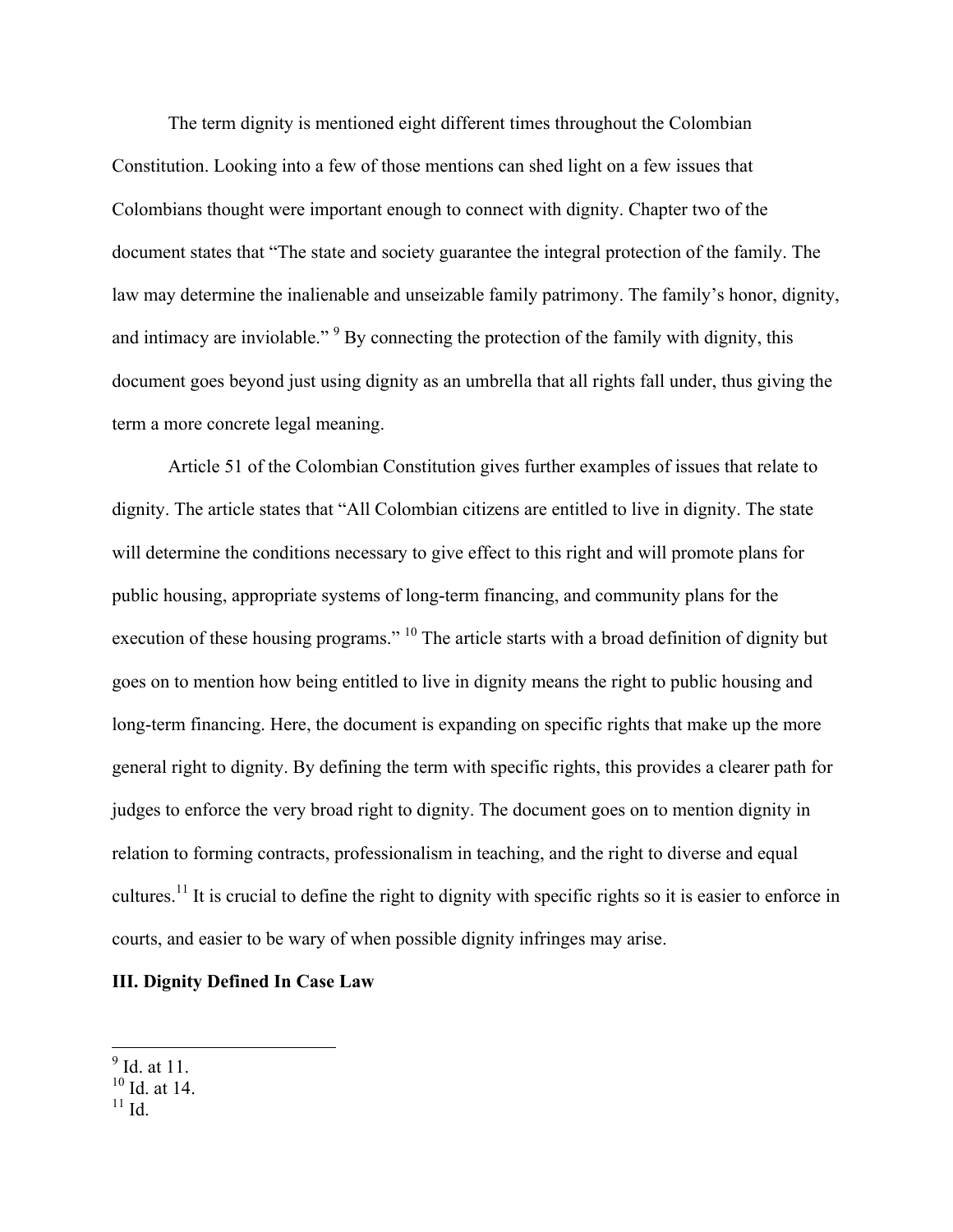When an ambiguous term or right is mentioned in a legal document such as a national constitution, it is often up to courts to define those terms. Dignity is no different and various courts across the world have expanded on what a right to dignity exactly means.

The United States does not give an explicit right to dignity in its constitution but recent decisions may imply that dignity is part of  $14<sup>th</sup>$  Amendment due process rights. In 2015, *Obergefell v. Hodges* gave the right to same sex marriage throughout the country. The rationale for the decision was based in due process and equal protection under the  $14<sup>th</sup>$  Amendment and dignity was an essential theme throughout Justice Kennedy's opinion, using the term thirty times.<sup>12</sup> Kennedy brilliantly shows how dignity relates to the sanctity of marriage and how denying same sex marriage had resulted in a gross infringement on the dignity of those who wish to engage in same sex marriage. He talks about how the idea of dignity has helped shaped American laws relating to women's rights, mentioning that "As women gained legal, political, and property rights, and as society began to understand that women have their own equal dignity, the law of coverture was abandoned."13 This sentence is saying that as American society recognized dignity in women, the draconian laws (coverture is how he phrases it) were removed in favor of equality and dignity. Kennedy goes on to apply this to the idea of same sex marriage when he writes that "In addition these liberties extend to certain personal choices central to individual dignity and autonomy, including intimate choices that define personal identity and beliefs."<sup>14</sup> The use of dignity throughout the opinion shows how important the term can be in the context of basic human rights. Although it isn't an explicit right in the United States

 $14$  Id.

 <sup>12</sup> *Obergefell v. Hodges*, 135 S. Ct. 2584 (2015).

 $^{13}$  Id.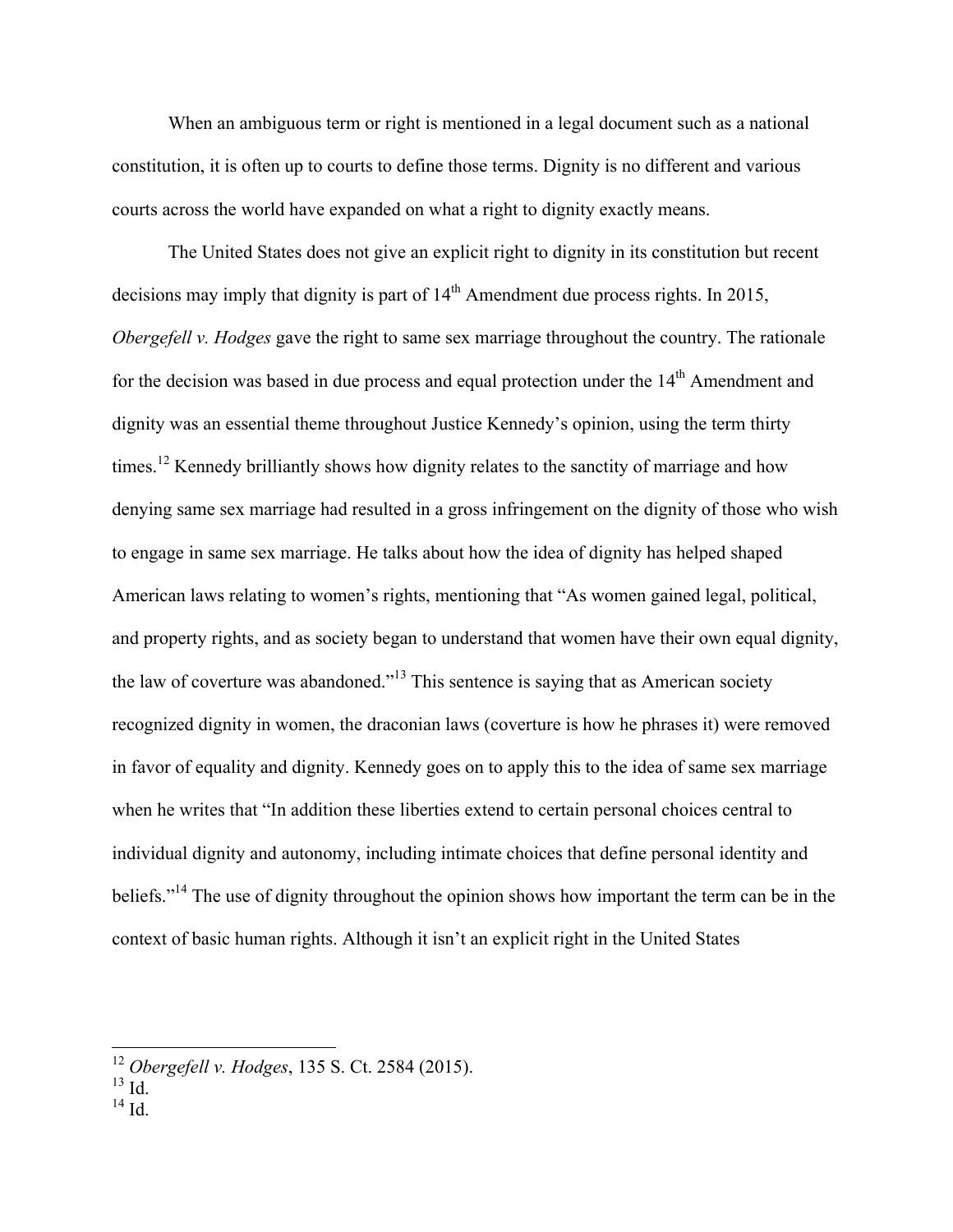Constitution, it is still able to influence American jurisprudence and help to advance human rights.

The Supreme Court of India has referenced the right to dignity in deciding cases. Like the United States, a specific right to dignity is not mentioned in the Indian Constitution but has been incorporated as a basic human right through case law. In *D. K. Basu v. State of W.B*. <sup>15</sup> the Supreme Court of India used dignity in ruling custodial torture to be a violation of basic human rights. The Court used strong language that suggested how crucial dignity can be in ruling on violations of human rights. "Custodial torture" is a naked violation of human dignity and degradation with destroys, to a very large extent, the individual personality. It is a calculated assault on human dignity and whenever human dignity is wounded, civilization takes a step backward-flag of humanity must on each such occasion fly half-mast."16 By defining constitutional rights to include the right to dignity, India can then expand on that through judicially made law and effectively expand human rights. The Indian Supreme Court used dignity in the area of criminal procedure and this gives an example of how dignity can go well beyond the vagueness of just being the umbrella that all rights fall under.

India seems to be part of a growing trend of using legal rights to protect the environment. Recently, the high court of the northern state of Uttarakhand, India, granted legal rights to two of the country's sacred rivers, the Ganga and Yamuna.<sup>17</sup> By recognizing the rivers as entities with the ability to make legal challenges, the Court is showing an increased consciousness of threats to the environment. Dignity can be a tool to further enforce environmental rights in courts throughout the world. An increasing number of domestic courts are recognizing that having a

 <sup>15</sup> AIR 1997

<sup>16</sup> Id.

<sup>17</sup> \*\*\*Cite Needed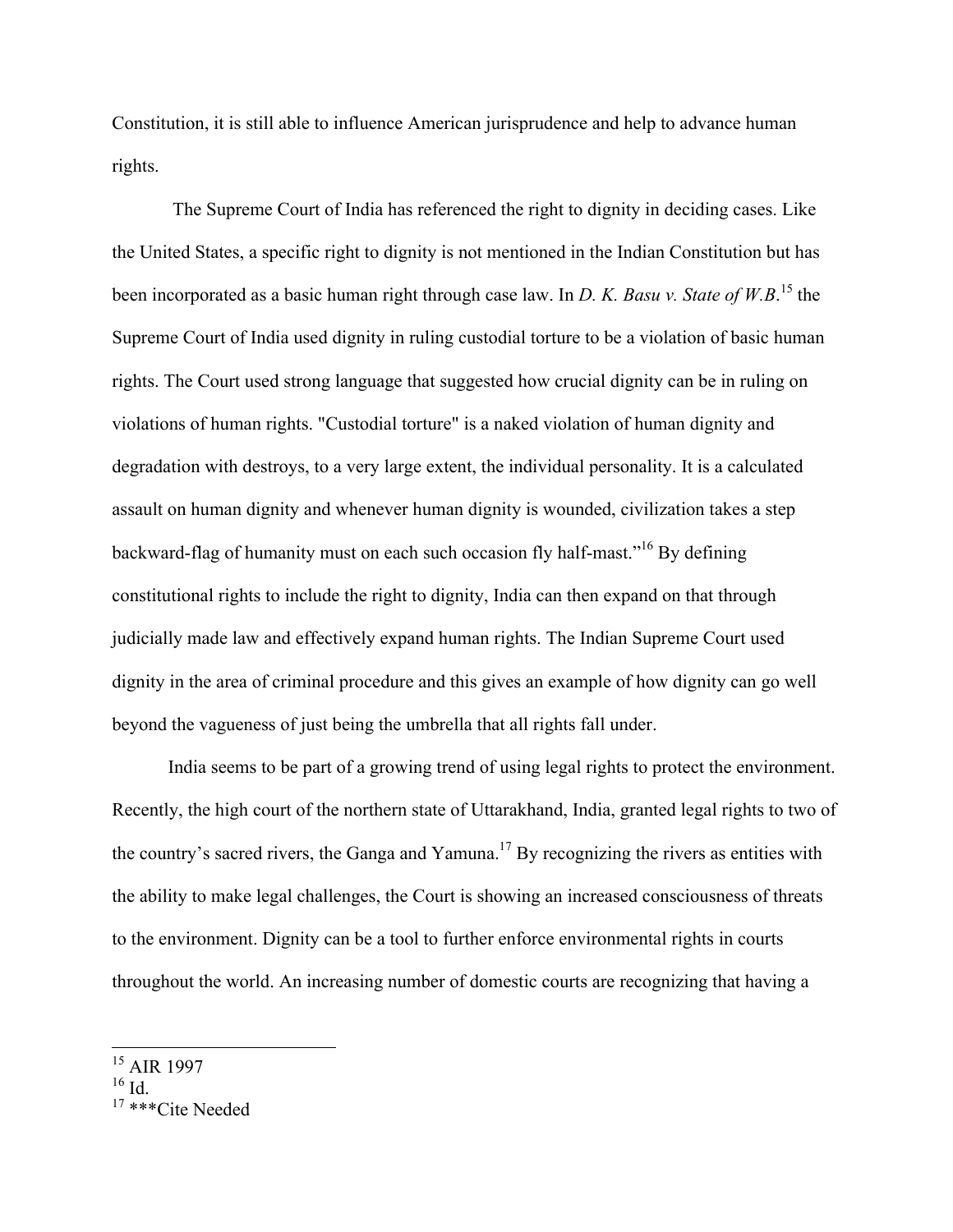clean environment should be a basic human rights. It is natural that dignity be used as a tool to help gain these environmental rights.

#### **IV. The Right to a Clean Environment**

Recognizing natural bodies as entities with legally enforceable rights is risky but regardless of the result, judicial opinions that make an effort to improve the environment are crucial. Looking at how countries and the United Nations have embraced environmental rights throughout the world can be illuminating for developing countries trying to help improve or protect their air. Bhutan, as an increasingly urbanized society, must recognize that a potentially polluted urban environment can be dignity infringing for generations. If adults and children cannot breathe clean air, they lose some or all of their dignity.

The 1972 Declaration of the United Nations Conference<sup>18</sup> on the Human Environment declared that "man is both creature and molder of his development." The document goes on to state that "the protection and improvement of the human environment is a major issue which affects the well-being of peoples and economic development throughout the world; *it is the urgent desire of the peoples of the whole world and the duty of all Governments* (emphasis added)."<sup>19</sup> This declaration makes clear that not only is climate change a major issue, the duty is on Governments to make sure its people aren't negatively affected by it, and to provide solutions when people are affected. The document also makes a connection to dignity stating that "Man has the fundamental right to freedom, in an environment of a quality that permits a life of dignity and well-being, and he bears a solemn responsibility to protect and improve the environment for present and future generations." 20 These quotes show a connection between dignity and a

 $20$  Id.

 <sup>18</sup> http://www.un-documents.net/unchedec.htm

 $^{19}$  Id.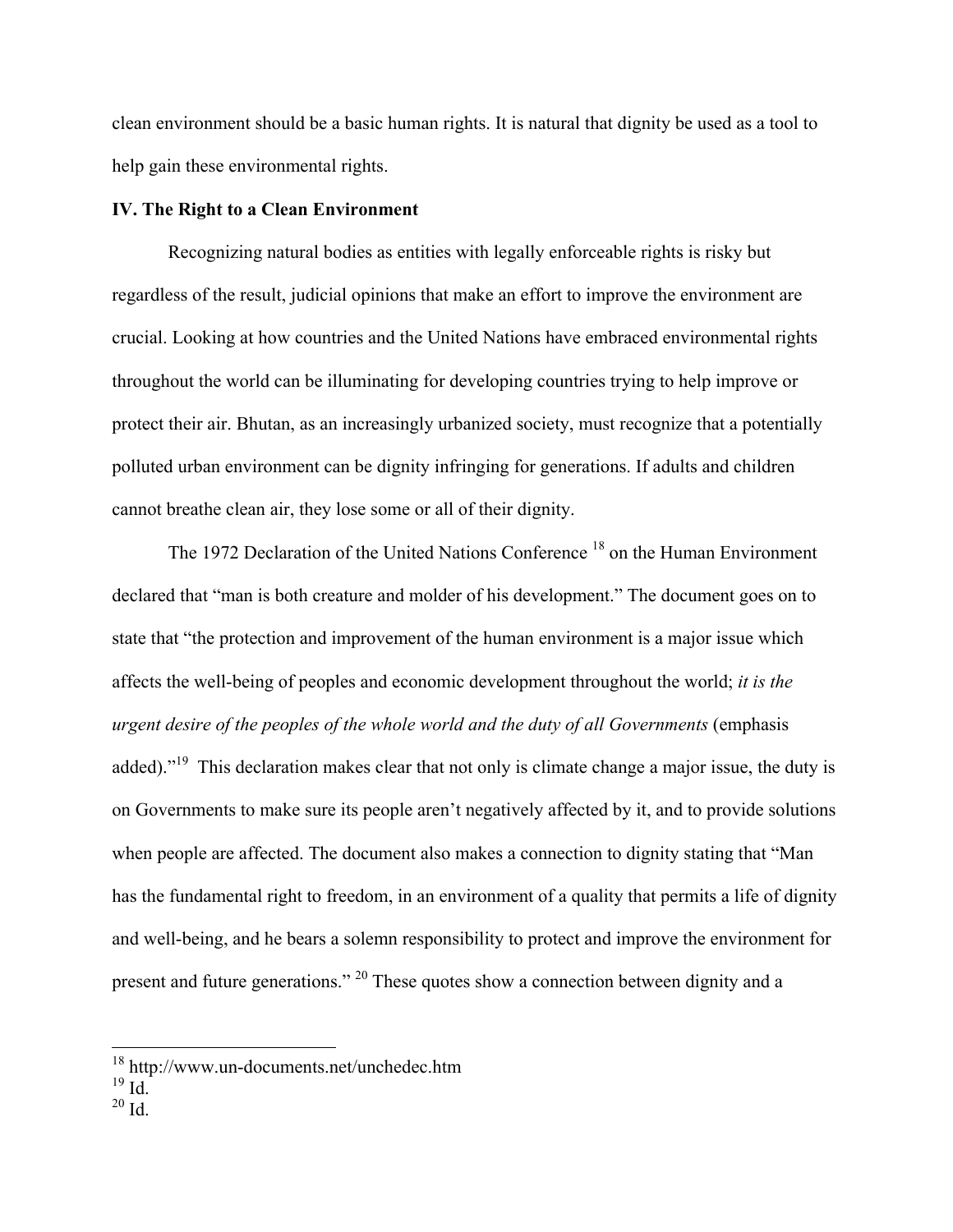healthy environment and implies that an unclean environment infringes on dignity. As humanity better understands the effects of climate change, governments must lead the charge in protecting its citizens. A developing country like Bhutan has certain advantages because we have much more knowledge about the negative effects of industrialization. This information was not available when many countries, like the United States, were entering the industrialized world. Declarations like this from the United Nations are crucial, but it will always be the burden of individual nations to concern themselves with environmental issues. Countries must attempt to keep their environment clean through constitutional measures or though case law.

Several countries have included a right to a clean and healthy environment in their constitutions. Ecuador has an entire section concerning a "healthy environment." <sup>21</sup>The section talks about how government and private entities have a duty to use clean technologies. Curiously, dignity is not reflected in this particular section although it is connected to other basic human rights throughout the document. Even if the Ecuadorian Constitution does not explicitly state it, there is a strong argument to be made that an unclean environment negatively effects dignity. Ecuador, as a developing country, is showing a pragmatic approach to a clean environment, one that Bhutan would do well to mimic. Additionally, a country that doesn't have a right to a clean environment in its constitution would do well to establish that right through a constitutional amendment or through case law.

#### **V. Poverty in Indian Supreme Court Jurisprudence and the Dignity Connection**

As mentioned earlier, India has used case law to establish a right to dignity. Additionally, while not codifying a specific right to dignity in the Indian Constitution, the document mentions

 $21$  Government of Ecuador, 2008. Full text of the document gotten from http://pdba.georgetown.edu/Constitutions/Ecuador/english08.html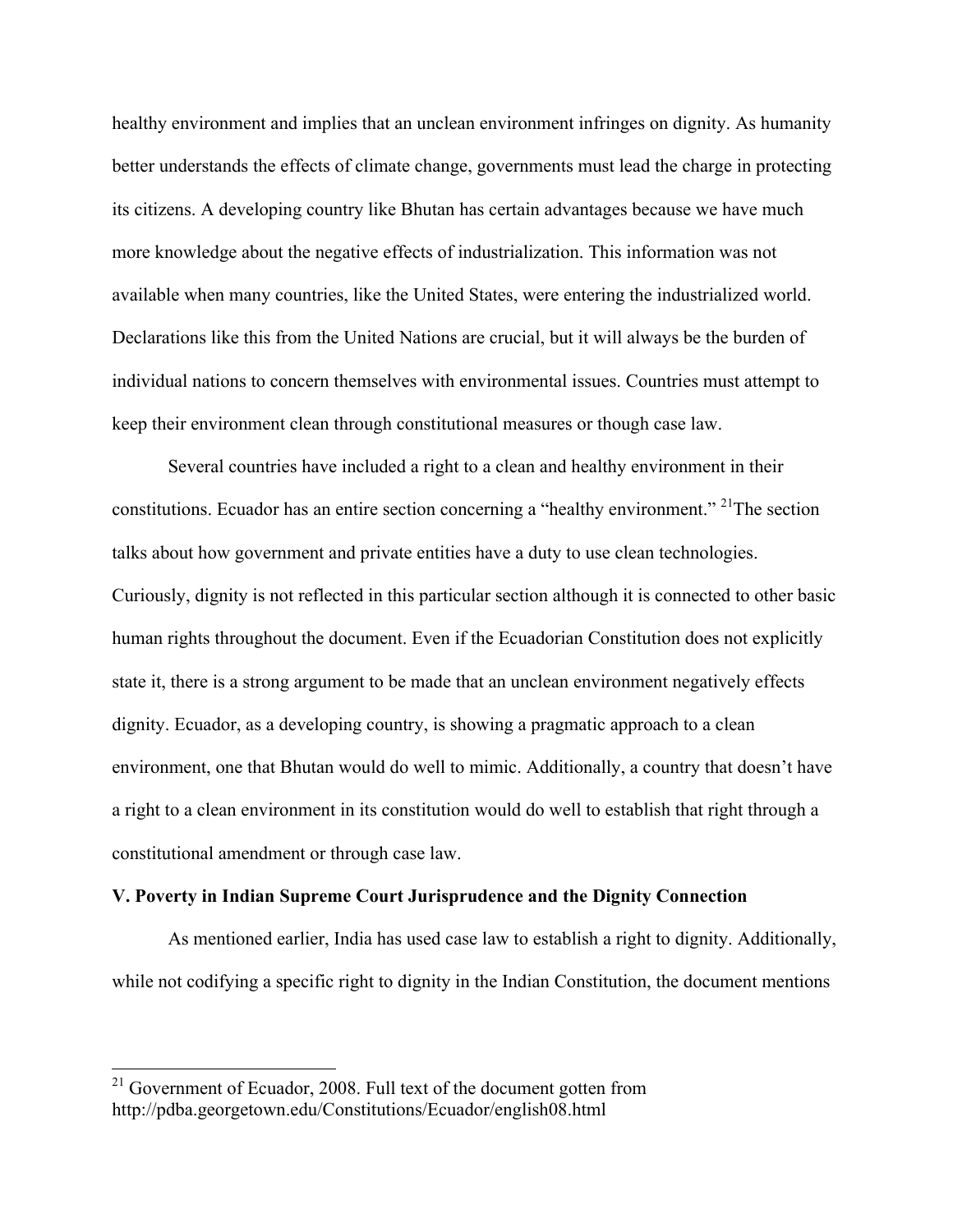dignity three separate times. The first instance concerns "dignity of the individual"<sup>22</sup> The second instance of the use of dignity concerns the rights of children saying "(If) that children are given opportunities and facilities to develop in a healthy manner and in conditions of freedom and dignity and that childhood and youth are protected against exploitation and against moral and material abandonment."<sup>23</sup> The third use of dignity in the Indian Constitution addresses the rights of women saying that a fundamental duty exists "to renounce practices derogatory to the dignity of women." <sup>24</sup> The common theme among these uses of dignity is that they involve basic human rights for groups that tend to be marginalized in that society, children and women. These mentions of dignity, combined with Indian case law that establishes a right to dignity, gives a great example of how dignity can be used as a legally enforceable right to help marginalized groups across society.

Courts in India using its constitution and case law to affirm dignity rights for its citizens is consistent with how dignity has been applied throughout the world. Additionally, the Indian Supreme Court has used case law to help its poverty problem that persists throughout the country.

India is one of the largest countries in the world in terms of population and its caste system has resulted in millions and millions of people living below the international poverty line. The World Bank estimates that approximately 300 million people, or around twenty five percent of the population, in India live in poverty.  $25$  The number of people living below the poverty line has decreased in India over the last few decades. As of 1995, over 400 million people in India

<sup>&</sup>lt;sup>22</sup> Government of India, 1950. Full text of the document gotten from http://lawmin.nic.in/olwing/coi/coi-english/coi-4March2016.pdf, 29.

 $^{23}$  Id. at 50.

 $^{24}$  Id. at 53.

<sup>25</sup> http://povertydata.worldbank.org/poverty/country/IND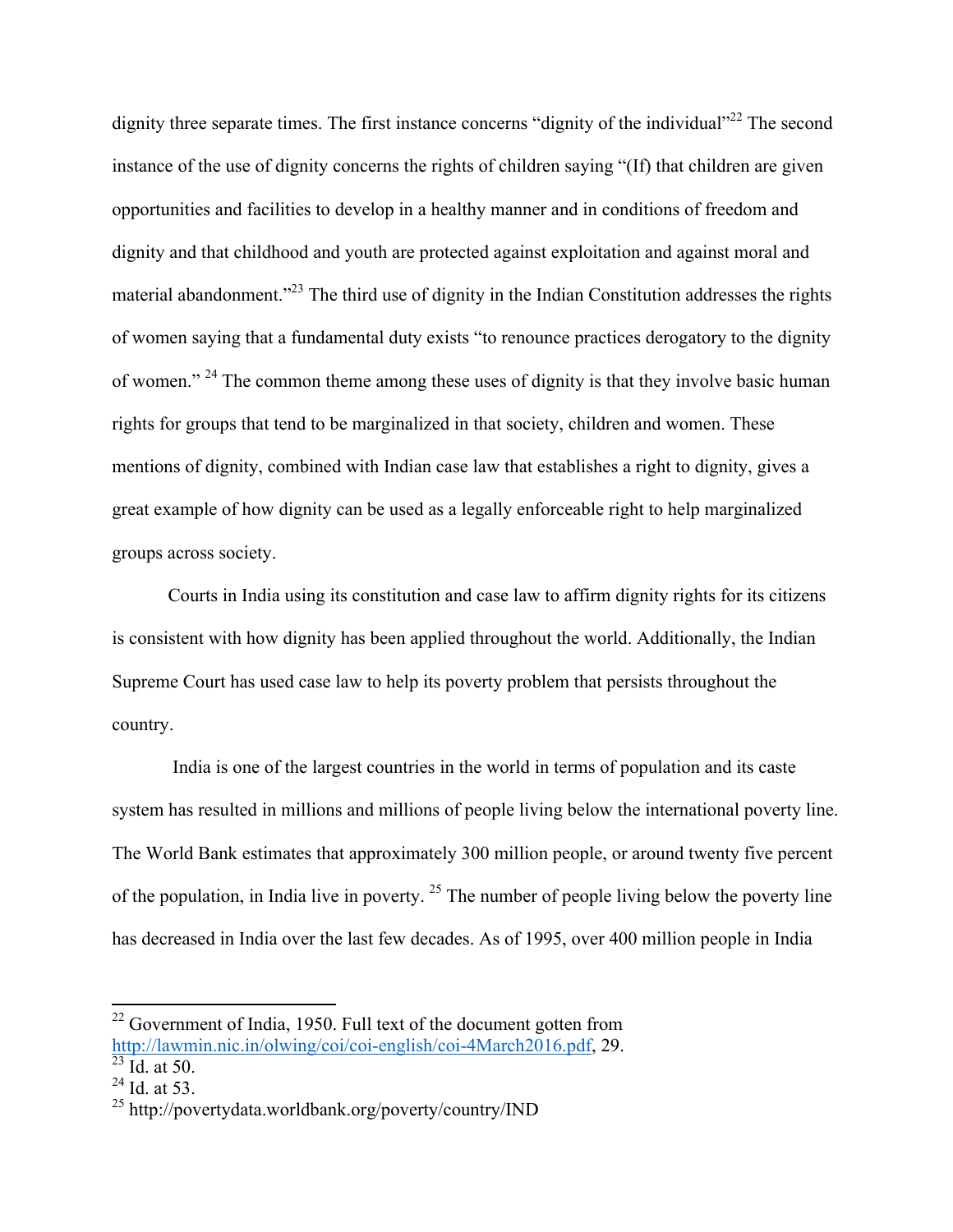were living in poverty.<sup>26</sup> One of the reasons for the decrease in poverty over the last couple decades could be through Indian courts. Courts seem to have put the burden on the government to at least help with alleviating the extreme poverty problem in the country. A right to live above the poverty is not a right contained in the Indian Constitution but the Indian Supreme Court has not been hesitant to hold the government legally liable when they have not taken the correct steps to help its underprivileged citizens. The way they have done this is by using their Constitution to establish that all Indians, including the poor, have a right to personal liberty, which in some situations has been interpreted as the right to food and other basic necessities. Through much of its history, India has struggled with sanitation and access to food, and the court system, and the idea of dignity, can be used to effectively help with those major issues.

A perfect example of how the Indian Supreme Court used its power to help alleviate poverty came in *PUCL vs. Union of India & Others.* This case was revolutionary in the sense that it established a basic floor concerning the right to food and nutrition.

The basic facts of *PUCL vs. Union of India & Others* are as follows. Numerous people in the Western Indian province of Rajasthan were living below the poverty line in a situation similar to that of the rest of the country. It was discovered that the section of Food Corporation of India in that area was overflowing with grains to the point that it was fermenting and rotting.<sup>27</sup> While this was going on, people in the Rajasthan region were eating on a rotation basis. This means that a certain group of people would eat one day, then the next day a different set of group were eating. People in the region were starving to death and only eating meals every few days. On the basis of this, the People's Union for Civil Liberties (PUCL) brought suit. The basis of

 $26$  Id.

 $^{27}$  All factual references from this case were found on http://www.hrln.org/hrln/right-tofood/pils-a-cases/255-pucl-vs-union-of-india-a-others-.html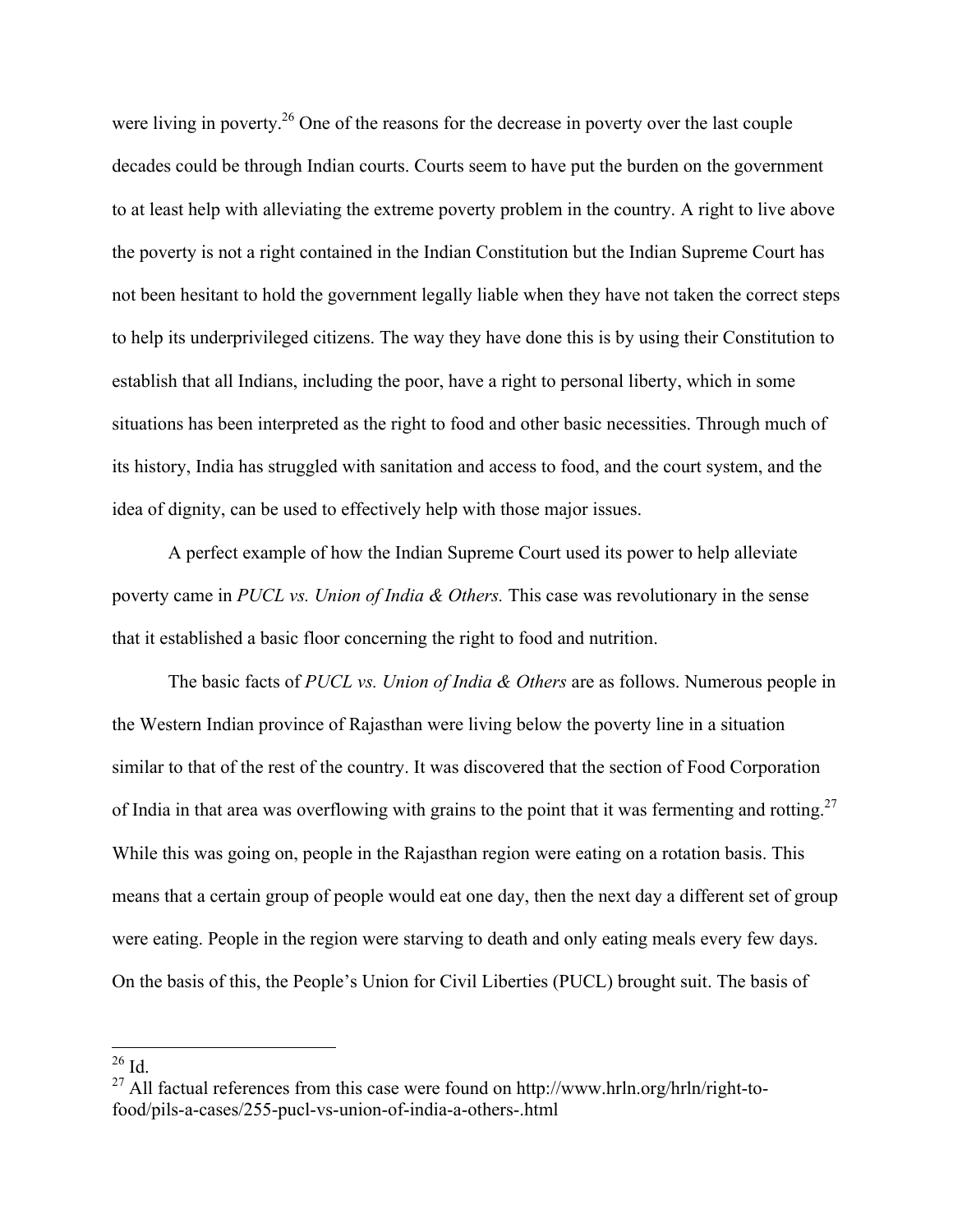their suit was a violation of Article 21 of the Indian Constitution. Article 21 states that "No person shall be deprived of his life or personal liberty except according to procedure established by law." <sup>28</sup> This article reads a little bit like the United States due process clause and works in a similar way in that it is a short article that has been read to encompass numerous basic human rights.

In *PUCL v. Union of India & Others*, the Indian Supreme Court reasoned that the right to food was necessary to uphold Article 21 of the Constitution. A report by the Supreme Court of India provided the rational and also laid the groundwork for better distribution of food throughout regions in India.  $^{29}$  The groundwork was laid by making short term recommendations such as increased storage capacity and better transportation of grains.<sup>30</sup> This case puts the burden on regional governments to ensure not only that their citizens have food, but that steps are taken to ensure responsible storage and distribution of that food.

The term "dignity" is not used often in the rational for this decision but the right to food is clearly crucial if a person is to live a dignified life. People living below the poverty line struggle to eat. If the government does not act on its own citizens starving, their dignity is obsolete. As will be argued later, an urbanized environment becomes vulnerable to poverty. A large amount of poverty is a sign that the government has not adequately ensured its citizens a right to dignity and must be addressed. This particular case was kind of a perfect storm to allow a legal right to food. The connection between food rotting in government compounds and starving citizens was easy and obvious to make here. Other solutions will not be as clear as in this case. For example, if a nation-wide drought occurs and food becomes scares, is the government still

 $2^8$  Article 21 of the Constitution of India.

<sup>&</sup>lt;sup>29</sup> http://supremecourtofindia.nic.in/outtoday/report\_cvc17092012.pdf, 16.

 $30 \overline{\text{Id.}}$  at 19.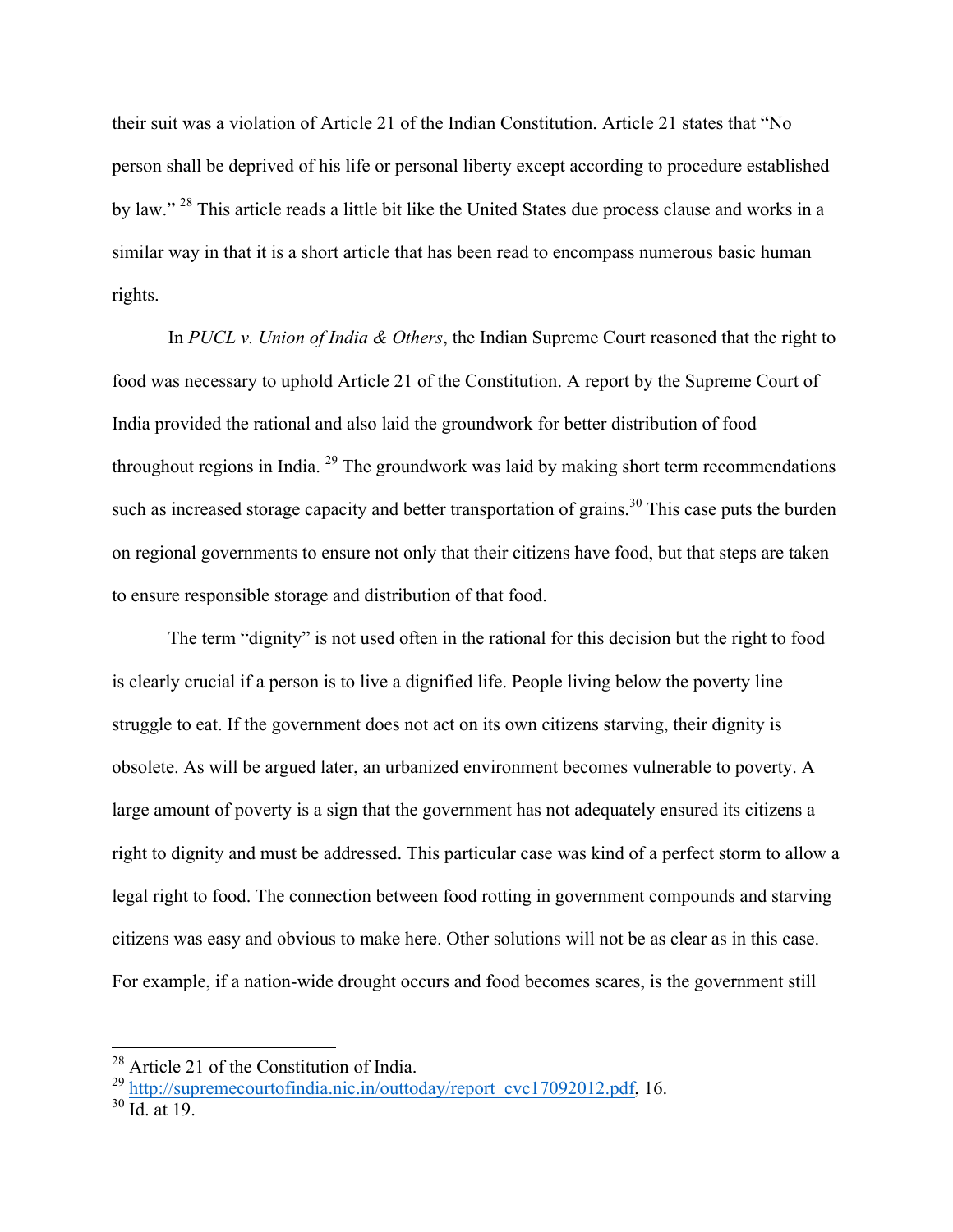responsible for not feeding its citizens. The answers are not clear and generally need to be decided on a case by case basis. Either way, the government must do everything within its means to ensure its citizens have food and do not lose their dignity in this particular way. A lack of food will always be connected to poverty. The country of Bhutan will have to address its own unique challenges in alleviating food shortages and poverty in general, as situations will not always be as clear as they were in the *PUCL* case.

### **Conclusion**

To conclude, it is helpful to look back at the four statements from the UN about effective urban development. These were mentioned in bold at the beginning of the paper.

First, **the free, active and meaningful participation of all inhabitants.** When people cannot participate in the legal process, dignity is infringed. This means that when an environmental infringement is alleged by a marginalized group, such as the poor, they must still be able to make challenges in courts. If large companies are the only ones that can participate in government and the legal process, the environment will be particularly vulnerable which could result in dignity infringes.

Second, **that duty-bearers are accountable for respecting and promoting the rights of all inhabitants.** This comment puts a duty squarely on governments to uphold dignity in urban environments. A government that ignores the cries of dignity infringes from its members is in violation of the rights to dignity. Non-government duty bearers share responsibility as well. Wealthy individuals that employ many people must be conscious of when their workers have their dignity infringed upon.

Third**, that the root causes of violations of the principles of non-discrimination and equality are addressed.** This point argues that everyone must be on equal footing when it comes